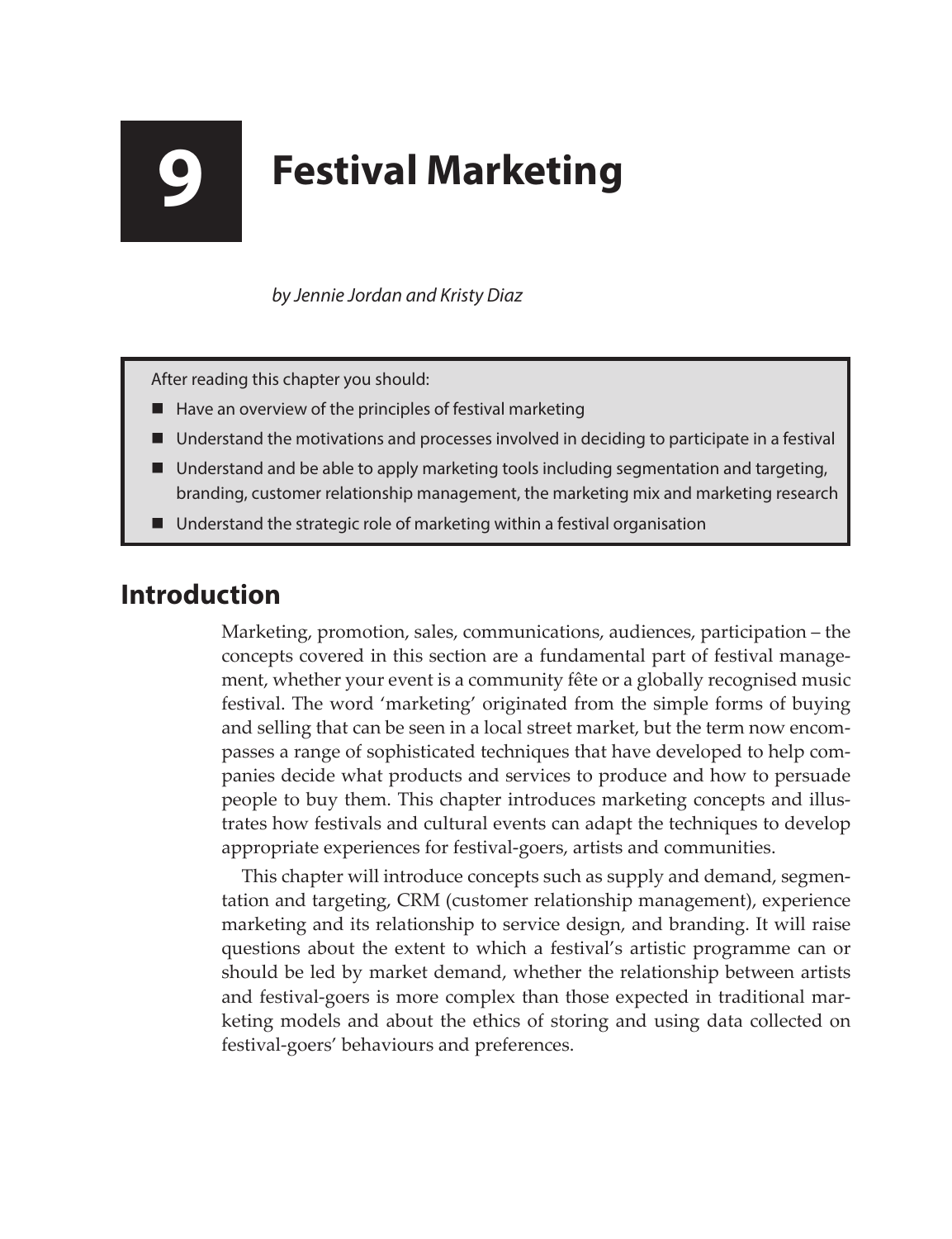## **Definitions of marketing**

Although dating back to the late 19th century the acronym AIDA remains an easily remembered and useful starting point in defining marketing. AIDA stands for:

- ◆ Awareness (or Attention)
- ◆ Interest
- ◆ Desire
- $\triangle$  Action

This neatly summarises what you are trying to do: gain customer awareness that your festival exists, gain their interest in it, turn that interest into desire and finally encourage them to action through buying a ticket and attending (or just attending if the event is free). Arguably in the busy mediatized world of the 21st century the first of these principles has become even more import – we are all in the business of competing for people's time and attention.

Modern marketing is defined as:

"The management process which identifies, anticipates and satisfies customer requirements" (Chartered Institute of Marketing, 2015: 2)

The UK-based Chartered Institute of Marketing's definition places marketing as a management function alongside other core areas such as finance, operations, and human resource management. It has three components: identifying customer requirements, usually through market research, which means understanding what sorts of products or services different groups of people want and need now; anticipating what they might want in the future; and ensuring that the products and services provided are suitable, available and affordable.

Understanding what sort of festival will fulfil customer requirements means having a thorough understanding of why people choose to attend a festival, what processes they go through when making that decision and what they expect to be there. There are some shared basics, such as central places where people can meet, entertainment, and usually colourful decorations and a festive atmosphere that we have discussed in the chapter on festival design. How much people will be willing to pay for a ticket will depend on how interested they are in the social, artistic or comfort elements of the festival you produce. Some people love camping, for instance, while others would prefer to stay in a hotel or go home. Having good research into these preferences will inform your festival's production and programming as well as decisions about core marketing functions such as communications, pricing and promotions.